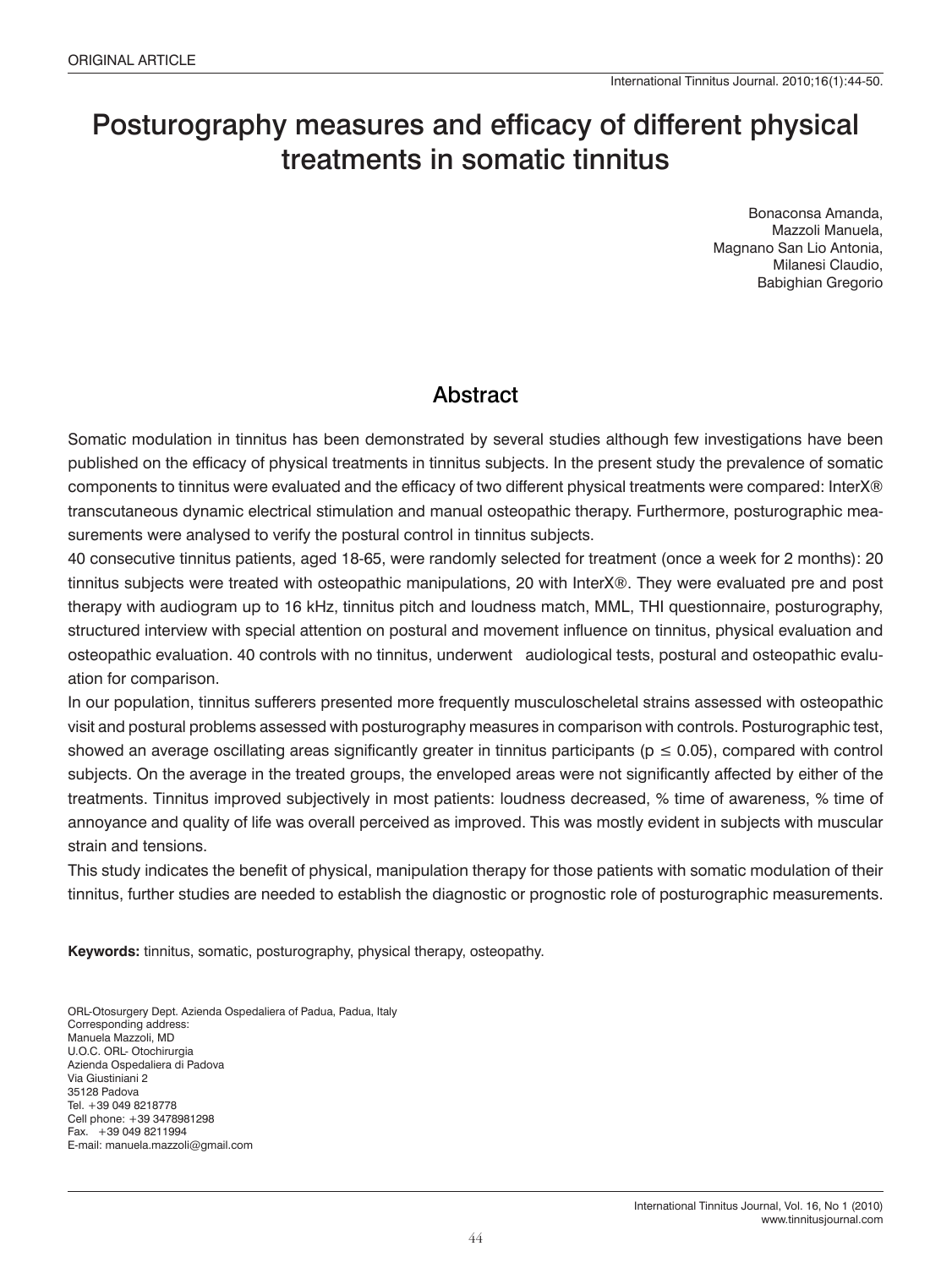### INTRODUCTION

Tinnitus is an auditory sensation of sound in the ears or in the brain in the absence of external sounds<sup>1</sup>. The mechanisms generating this symptom are uncertain and the onset of tinnitus can be associated with non otologic causes. Several studies have shown that tinnitus can arise directly from a disorder of the head and upper neck through activation of the somatosensory system, which can trigger or modulate tinnitus in 64-80% of the participants<sup>2-9</sup>.

Other studies have shown that tinnitus can be evoked or modulated by pressure on painful trigger points<sup>10</sup> in the upper back, neck or shoulders<sup>11</sup>. Also, it has been described that many tinnitus sufferers may present symptoms of temporomandibular joint (TMJ) or dental problems<sup>12,13</sup>, cervical spine disorders<sup>3,14</sup>, head, neck and shoulder pain<sup>2,6</sup>.

An abnormal activity in the somatosensory system may result from such peripheral problems and the interaction of the somatosensory systems with the auditory system can provide a powerful feedback mechanism that may interfere with peripheral sensitivity<sup>1</sup>. Also, anomalous cross-modal interactions along the audiovestibular, visual and somatosensorial pathways could be responsible for the aberrant signals<sup>5</sup>.

Recently, connections between the dorsal cochlear nucleus and afferent pathways from the cervical somatosensory system, respiratory and vocal centres as well as reticular formation have been demonstrated<sup>15-17</sup>. These connections can either increase or reduce the activity of areas of the dorsal cochlear nucleus and such activity can be affected by hearing loss<sup>17</sup>.

These evidence have suggested to use therapeutic methods for tinnitus that are in the area of therapies for musculoskeletal disorders, such as electrical stimulation applied to skin or the use of manipulations or exercising11,18-24.

The Transcutaneous Electrical Nervous Stimulation (TENS) is a clinical form of electrical stimulation of the somatosensory system. It is the electrotherapy most commonly used in physiotherapy for pain, muscle contractions, and inflammation in several neural and osteoarticular conditions as well as those affecting tendons and ligaments for it reduces pain<sup>25,26</sup>.

The efficacy of this treatment for tinnitus could be justified by the fact that tinnitus has many similarities with the symptoms of neurological disorders such as paresthesia and central neuropathic pain. In fact, there is considerable evidence that the symptoms and signs of some forms of tinnitus and central neuropathic pain are caused by functional changes in specific parts of the central nervous system and that these changes are caused by expression of neural plasticity<sup>27</sup>.

Also it has been shown by differentially blocking cutaneous and deep tissue primary afferents that TENS analgesia is primarily mediated by the activation of large diameter primary afferents from deep somatic tissues, rather than the cutaneous afferents<sup>28</sup>, and for this reason it might interfere with the mechanisms of somatic modulation of tinnitus.

InterX® is an interactive non-invasive skin neurostimulator for pain management (Figure 1). The device produces biphasic impulse current indicated for symptomatic relief and management of chronic pain, post traumatic strain and pain, muscle relaxation and muscle re-education. The main difference with the traditional TENS techniques is that InterX® is designed to sense the difference in skin potential and to dynamically adapt its stimulation to this modifying parameter through a process of interactive feedback. This could reduce the overstimulation occurring in some cases, reducing the risk for worsening of tinnitus.



**Figure 1.** the InterX® dynamic transcutaneous electrical neurostimulation. Painful areas or trigger points of the neck, upper back or around the ear muscles are treated by the therapist during the entire session with interX in tinnitus subjects. Cutaneous reactions or change in pain are monitored.

In the few studies that used TENS as treatment in tinnitus, improvement<sup>21,22,24</sup> as well as worsening of tinnitus in participants was described<sup>24</sup>.

Many of the manipulative treatments used for musculoskeletal disorders such as chiropractic manipulations, osteopathy, and massages may be considered in tinnitus treatment not only in patients with somatic tinnitus, but also in some other patients because these therapies may elicit reflex effects on non-musculoskeletal symptoms.

In published data, chiropractic manipulations are used mainly for musculoskeletal disorders, but improvements of non-musculoskeletal symptoms after chiroprac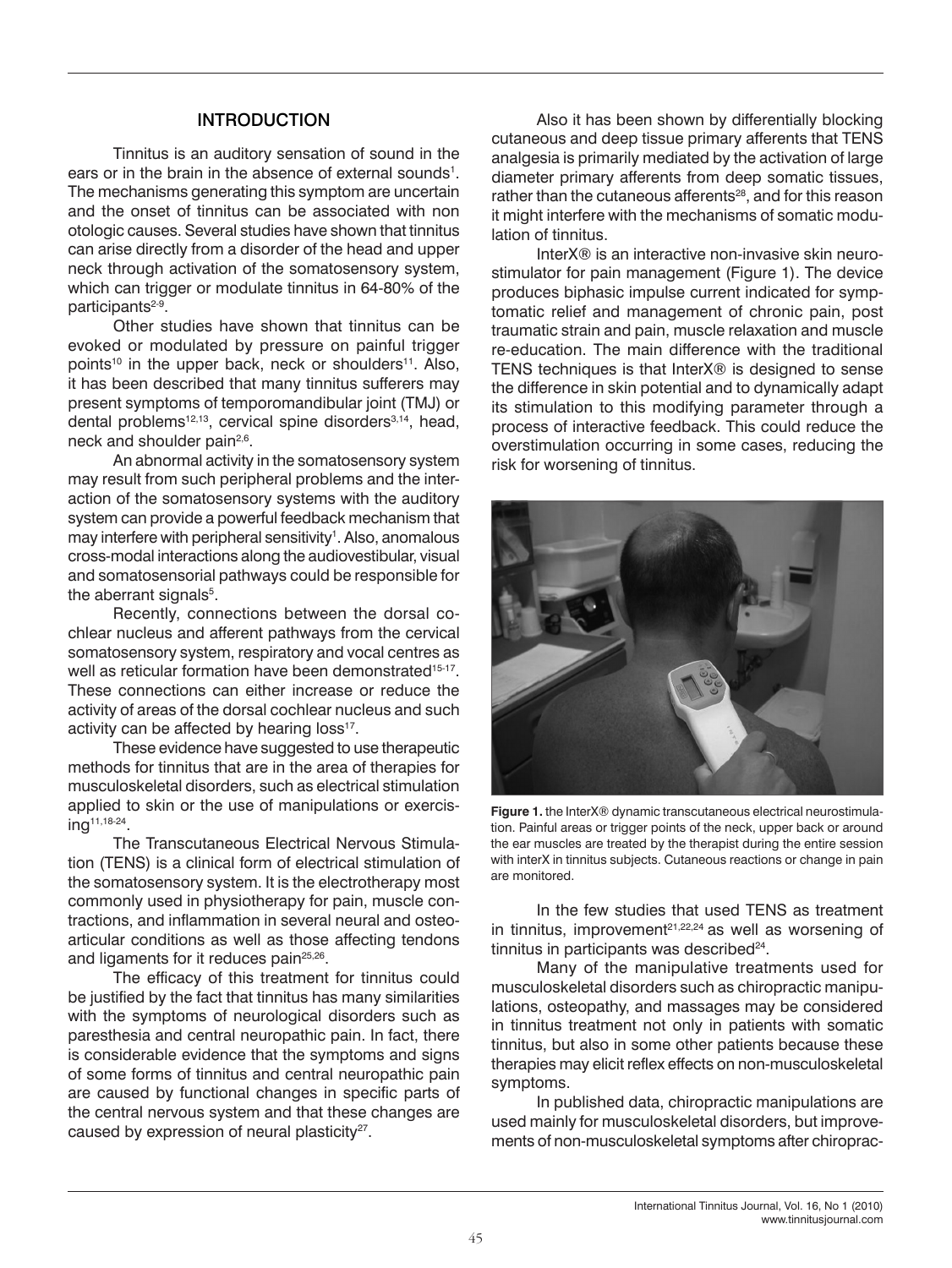tic manipulations have been described to occur in 2% to 10% of all patients treated and by 3% to 27% of those who complained to have non-musculoskeletal problems<sup>29,30</sup>. The success of spinal manipulative therapy, particularly of the atlanto-occipital joint, can be up to 82% of patients with dizziness (46% total relief, 36% high improvement). In contrast, only 10% of patients with tinnitus showed an improvement according to one study  $(P<0.001)^{20}$ .

 In some cases, cervical problems, such as cervical degeneration or cervical instability, can present with symptoms mimicking Ménière's disease: dizziness, fluctuating hearing loss, and tinnitus<sup>18,19,31</sup>. Cervical problems in the generation of tinnitus should be taken into account, especially in the elderly with a later onset of symptoms.

 Osteopathy is a well known system founded by Dr. A.T. Still (1828-1917), focusing on the diagnosis, treatment, prevention, and rehabilitation of musculoskeletal disorders and the effects of these conditions on a patient's general health. According to osteopathic textbooks, therapy for tinnitus aims at the identification of structural problems to correct; the relaxation of muscles especially in the neck, upper back and TMJ and the improvement of lymphatic local circulation. Up to now, no studies have been published on the efficacy of osteopathic treatment on tinnitus.

### MATERIALS AND METHODS

40 consecutive individuals with tinnitus and otherwise healthy, aged 18-65, have been enrolled for the study. Patients and controls were initially evaluated and the patients were then randomly selected for treatment (1 treatment per week for 2 months): 20 were treated with osteopathic manipulations and 20 with InteriX®. 20 control subjects with no tinnitus underwent the evaluation protocol for comparison.

Individuals in current treatment with psycotropic medications or psychiatric disorders were excluded from the study. Also, individuals with recent history of neoplastic disease or chronic cardiovascular problems (including hypertension) were not recruited for this study. Furthermore subjects with severe or profound hearing loss across all frequencies were not included.

The evaluation protocol included: audiogram up to 16 kHz, DPOAE, tinnitus pitch and loudness match, MML, Tinnitus Handicap Inventory (THI) questionnaire that informed us about the anxiety and reactivity levels of subjects affected, posturography, structured interview with special attention on postural and movement influence on tinnitus; otological and physical evaluation with the research of trigger points and osteopathic evaluation. Time of awareness of tinnitus, subjective discomfort generated by tinnitus and degree by which tinnitus interfere with patients' daily life, were also evaluated by mean of a visual analogue scale (VAS 1-10). Tinnitus subjects were

evaluated as well, at the end of treatment. Participants were asked to not associate other therapies for tinnitus (such as sound therapies or medications) while participating in the study.

Posturography measurements were performed with Chinesport Vertigo Static Platform SP400.

Osteopathic manipulations were performed by an experienced physiotherapist osteopath.

The transcutaneous electrical stimulations were all performed by the same physician with the InterX® 5000 equipment for 60 min once a week for each subject at 70 Hz stimulation.

The InterX® is an alcaline battery supplied device for transcutaneous electrical neurostimulation with impulse duration 68-668, frequency ranging 15,3-350 Hz and variable output voltage of 20-450, with output current bifasic 2-90 mA.

#### **Statistical treatment of data**

The normality of data distribution was verified before comparing patient-group averages, by means of the Kolmogorov-Smirnov test at the 0.05 p-level. The t-test for paired experiments was used for evaluating the significance of therapic effects within groups of tinnitus patients. The homogeneity of variances was checked with Bartlett's test before comparing patient-group averages by means of LSD test or t-test with separate variance estimate<sup>32</sup>.

#### **RESULTS**

All tinnitus subjects (30 males and 10 females) were aged 18-65 (average 48.5, median 50), the 40 controls (29 females and 11 males) were sex and aged matched ranging 21-65 (average 43.3, median 43).

#### **Audiological evaluation**

Audiometric measurements in tinnitus subjects showed: 12 (30%) normal hearing participants; 8 subjects (20%) had slight sensorineural hearing impairment in the high frequencies; 10 subjects (25%) were moderately hearing impaired in the high frequencies; 2 had severe hearing loss on high frequencies; one subject had slight sensorineural impairment in all frequencies, one with moderate sensorineural hearing impairment in all frequencies. 6 of these subjects (15%) had asymmetrical sensorineural hearing impairment.

The audiometrical tests of 30 control subjects (75%) showed normal hearing, 5 subjects had mild hearing impairment in the high frequency range, 2 had moderate sensorineural hearing impairment in the high frequencies and 3 subjects had a slight sensorineural hearing impairment across all frequencies.

Tinnitus was in the higher frequencies (> 2000 Hz) in 29 subjects (72.5%), in the lower frequencies (<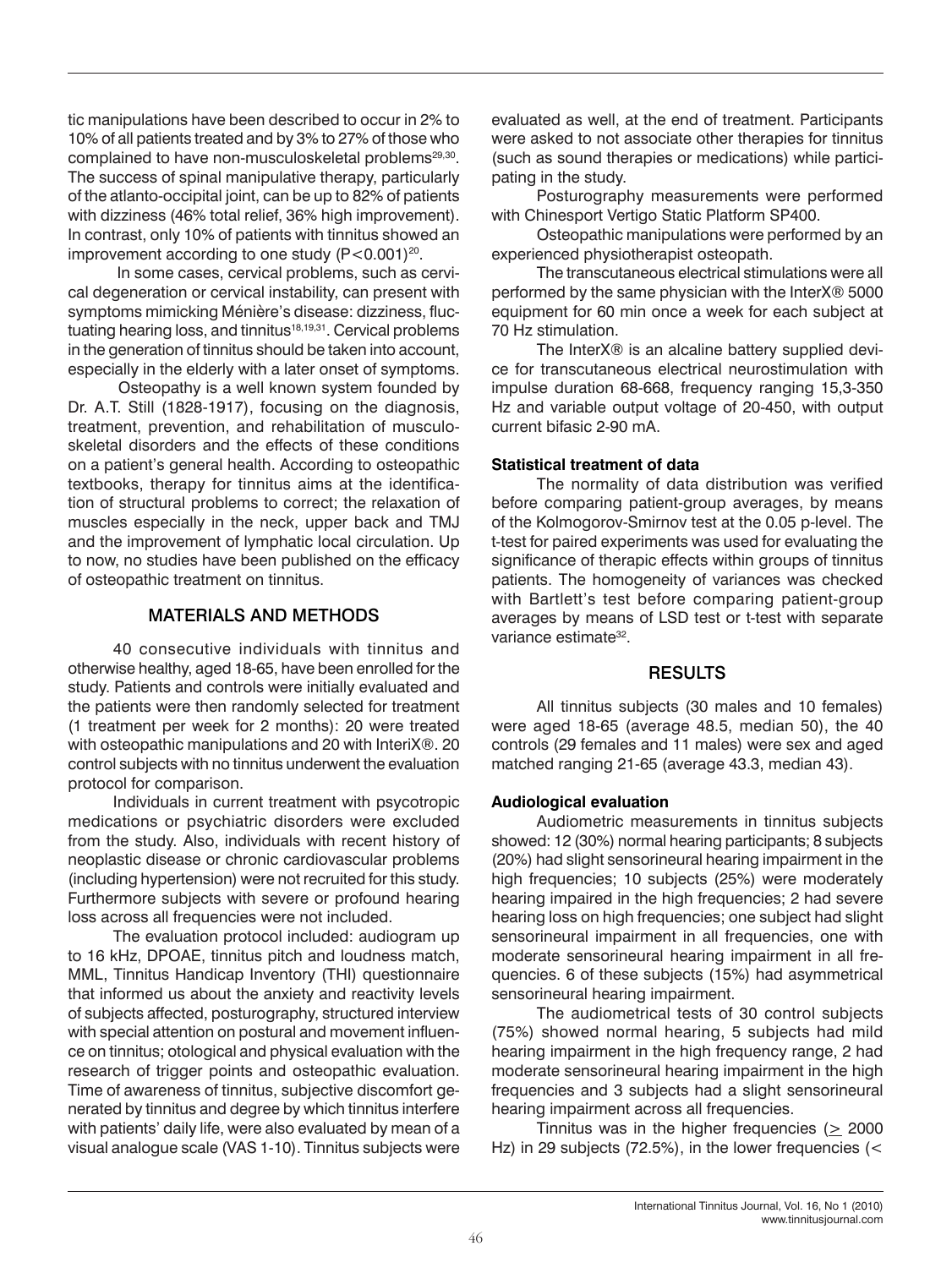750Hz) in 7 subjects (17.5%), and in the middle ( $> 750$ to < 2000 Hz) frequencies in 4 subjects (10%).

Hyperacusis was reported in 4 subjects (10%).

The minimum duration of tinnitus was 2 months and the maximum 480 months (40 years) (average 68.2 months). Tinnitus was bilateral in 26 subjects (65%), left-sided in 7 cases (17.5%), right-sided in 4 subjects (10%), perceived as central in 3 cases (7.5%). All patients reported continuous tinnitus.

Although after the treatment there has not been significant variations in pitch and loudness match for tinnitus, subjective general tinnitus intensity and annoyance improvement was reported by 10 participants treated with osteopathic manipulation and 12 subjects treated with InterX®. 2 patients in the osteopathic group reported an increase in tinnitus annoyance. Improvement of somatic pain, muscle contraction or headache was reported by 36 subjects (90%).

#### **Modulation of tinnitus**

During initial clinical evaluation painful trigger points or muscle contraction in suboccipital region, neck, upper back, shoulders or TMJ were found in 33 (82,5%) of the tinnitus participants and in 18 (45%) of the controls.

Variations in tinnitus intensity were reported by 36 subjects (90%), while a variation of tinnitus frequency was reported by 15 participants (37.5%). Extensive jaw opening changed tinnitus intensity in 27.5% (11 subjects), while in 7.5% (3 subjects) of cases this action modulated tinnitus frequency. Tinnitus loudness changed also with chin protrusion in 30% of the subjects (12) while only 7.5 % (3) subjects reported changes in tinnitus frequency. 7.5% of the participants (3) had changes in tinnitus intensity while 2.5% (1 subject) reported frequency modulation with pressure on suboccipital trigger points. 5% of the subjects (2) had changes in tinnitus intensity with pressure on neck trigger points. In 12.5% of the subjects (5) tinnitus intensity and in 5% (2 subjects) tinnitus frequency varied with head rotations. In 5% of the subjects (2) tinnitus intensity and in 2.5% (1 subject) tinnitus frequency varied with rotations of the shoulders.

The greatest discomfort caused by tinnitus was associated with the following problems: loss of concentration (10 subjects, 25%); fears about tinnitus being a sign of some serious illness not yet diagnosed (8 subjects, 20%); feeling of a never-ending bother (8 subjects, 20%); anxiety and stress (6 subjects, 15%); tinnitus being responsible for sleeping sickness (5 subjects, 12.5%) or cause of increased hearing problems (3 subjects, 7.5%). 13 individuals (32.5%) had been treated with anxiolyitic or antidepressant medications in the past as a consequence of sleeping disorders, increased anxiety/stress, or changes in their moods, all associated with tinnitus

onset, but these medications were stopped 1 month prior to the enrolment in the study.

Among controls, only one subject declared regular use of benzodiazepines for sleep problem, and another one reported an incidental use in situations of particular distress in working environment.

#### **Postural evaluation**

In all examined tests (open eyes, closed eyes, clenched teeth, open mouth, head extended backwards), the average pre-treatment oscillation envelope areas were significantly greater in tinnitus subjects ( $P \le 0.05$ ), compared with controls (Figure 2).





The post-treatment average oscillation envelope areas diminished in individual subjects but did not overall vary significantly in both treatment groups: InterX® or osteopathic.

# **THI questionnaire**

The pre-treatment THI scores ranged between 14 and 98 points (average 51.4) The average pre-treatment THI scores did not differ between the two treatment groups. Both treatments were associated with a significant decrease of the THI score ( $P \le 0.05$ ).

For the InterX® patients, the average THI index decreased by 15.1 points (–27%; P< 0.0007), whereas the average reduction after ostheopatic manipulation was of 8.5 points (-16.2%; P<0.037).

# **Visual Analogue Scale (VAS) scoring**

All participants were asked pre and post-treatment to quantify, with subjective percent rates: the intensity of tinnitus, the time of awareness of tinnitus during the day; the time of annoyance during the day; the degree of tinnitus annoyance and the effect on perceived quality of life. The average scoring of the perceived intensity did not decrease significantly for the osteopathic manipulation group (0.45 average points) while decreased by 1.45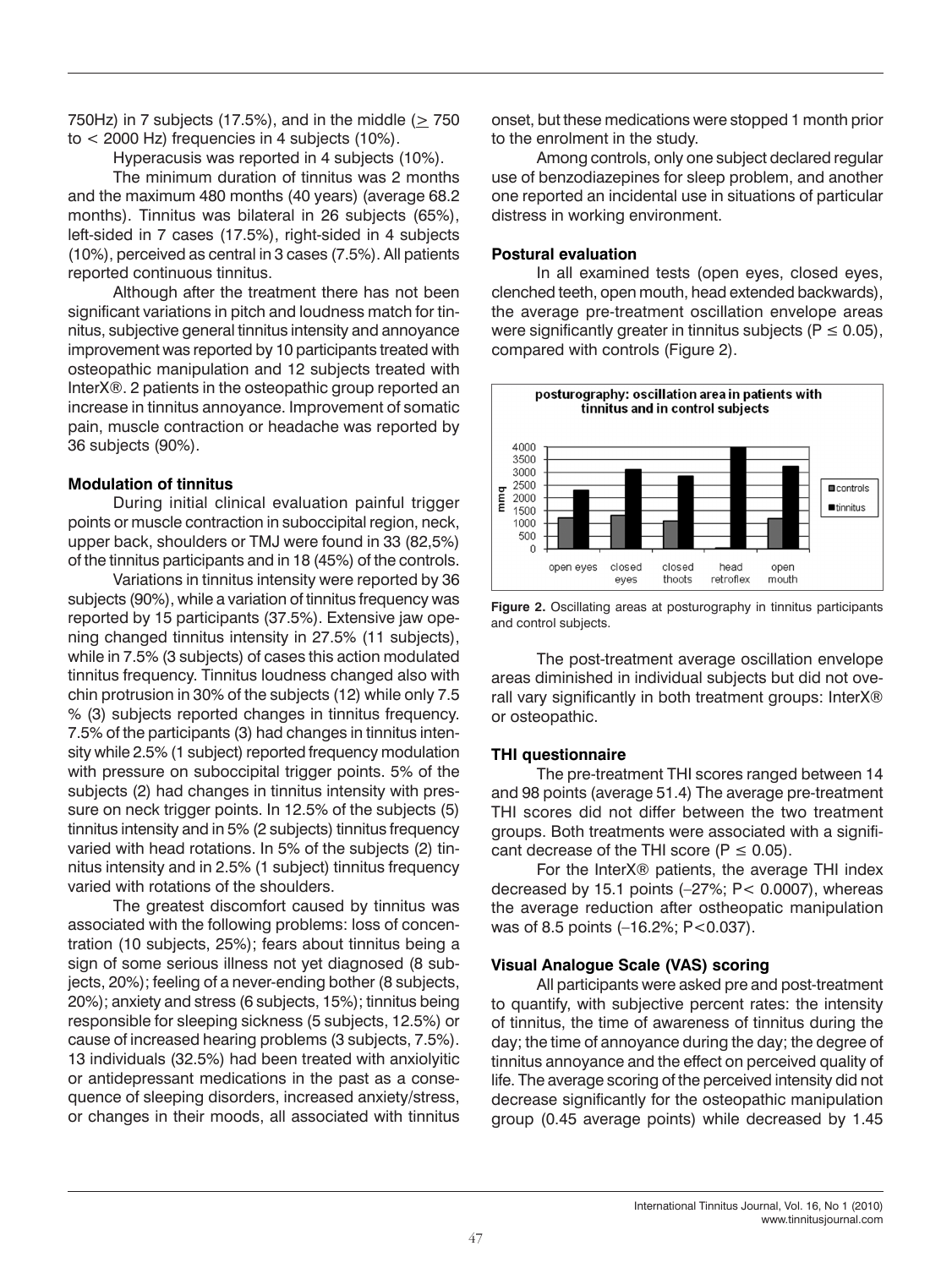points in the InterX group (P<0.006). The average decrease in awareness was 11 points in the ostheopatic manipulation group (P<0.06) and 25.3 points in the InterX® group (P<0.003). The time during which the participants were bothered by their tinnitus decreased by 9.75 points in the ostheopatic manipulation group (P<0.038) and by 20.25 points in the InterX® group (P<0,006). The degree of annoyance was scarcely significantly reduced after osteopathic treatment (1.4 points; P<0.3), while in the InterX® group it was significantly reduced by 2.2 points (P<0.0003). The perceived quality of life did not change after osteopathic treatment (P<0.25) while it improved after InterX® treatment (2.4 points reduction; P<0.0006).

#### **DISCUSSION**

In our population, tinnitus subjects presented a much higher prevalence of musculoskeletal strain and contraction compared with non-tinnitus individuals. This may account for the subjective improvement in tinnitus annoyance and discomfort obtained after physical treatment. This was more evident after transcutaneous electrical stimulation with the dynamic system InterX® compared with manual osteopathic manipulations.

Since the early 1980s, transcutaneous electrical nerve stimulation (TENS), have been reported for pain relief in humans<sup>33-39</sup> as well as in experimental animals<sup>40,41</sup> and tinnitus has many similarities with central neuropathic pain<sup>42-44</sup>.

InterX® could be a more appropriate device for TENS stimulation in tinnitus subjects since it dynamically adapt the stimulation to the electrical potential of the skin automatically measured by the InterX® while delivering the stimulation. In fact, for traditional TENS there is no definite agreement with regards on the benefit on tinnitus and this could be influenced by the parameters used for the stimulation or the difference mechanisms generating tinnitus in different subjects.

Kapkin and colleagues $24$  reported a rate of tinnitus worsening after TENS therapy of 16.6% (7/42) with 42.8% (6/14) in the placebo and the rate of improvement after therapy was 42.8% (18/42). However, an improvement was seen in 28.5% (4/14) of the controls. This is in agreement with other studies that showed electrical stimulation of the median nerve at the wrist could cause tinnitus to increase in some individuals and decrease in others<sup>27</sup>, therefore the protocol of stimulation sequence could greatly influence the results and a dynamic adaptation of the stimulation could be more effective in treating tinnitus. In fact, Herráiz and colleagues<sup>22</sup> report improvement of tinnitus in 46% of their sample of 26 individuals with tinnitus receiving 2 hours treatment daily (alternated stimuli, 150 pps, pd 10 micorsec, 0-60 mA amplitude, mean amplitude 27 mA) for 10 days. If tinnitus was intermittent and not associated with other

symptoms, results were more consistent underlying the importance of identifying tinnitus sufferers having some clinical clues to somatic influence on tinnitus such as painful trigger points and modulation of tinnitus with head and neck or jaw movements that could benefit from the physical treatment. Also, locating the electrodes in certain fixed positions (e.g. C2) can affect tinnitus only in a small group of subjects<sup>45</sup>.

In our sample, somatic modulation of tinnitus was quite common (82,5%) and therefore the physical treatments could be an option to consider in most subjects.

In a study by Aydemir and colleagues<sup>21</sup>, after TENS treatment the subjective improvement of tinnitus measured by VAS scale was only marginally significant  $(p = 0.059)$ . However, after electrical stimulation, there was statistically significant improvement regarding tinnitus severity scores, tinnitus handicap inventory scores, NHP fatigue, social isolation, and emotional problems scores. Also, many parameters were measured by the SF-36 (p < 0.05), such as physical functioning, general health, vitality, social functioning, role limitations due to emotional problems, and mental health. Since tinnitus is often associated to other complaints, physical treatments could be useful to reduce these other accompanying symptoms because other aspects other than tinnitus may improve with the physical treatment generating a better coping attitude and improved quality of life.

Also, tinnitus can be triggered or modulated by various afferences of the sensitive or somatic system such as skin stimulation<sup>46</sup>, gaze<sup>47,48</sup> or speech<sup>49</sup>. Therefore, specific exercise or physical treatments can be effective at least in some cases. Also, manipulative treatments can be used in responsive tinnitus subjects such as those with painful trigger points $11$ .

Although in our study the efficacy in reducing tinnitus annoyance was less significant after osteopathic treatment compared to the InterX® group, a benefit was evident in some individuals. More research is needed to identify the characteristics of potential responses. Many of the manipulative treatments used for musculoskeletal disorders such as chiropractic manipulations, osteopathy, and massages may be considered in tinnitus treatment not only in patients with somatic tinnitus, but also in subjects presenting other associated symptoms (insomnia, irritability etc.) since these therapies may elicit reflex which have effects on non-musculoskeletal symptoms.

In published data, chiropractic manipulations are used mainly for musculoskeletal disorders, but improvements of non-musculoskeletal symptoms after chiropractic manipulations have been described to occur in 2% to 10% of all patients treated and by 3% to 27% of those who complained to have non-musculoskeletal problems<sup>29,30</sup>. The success of spinal manipulative therapy, particularly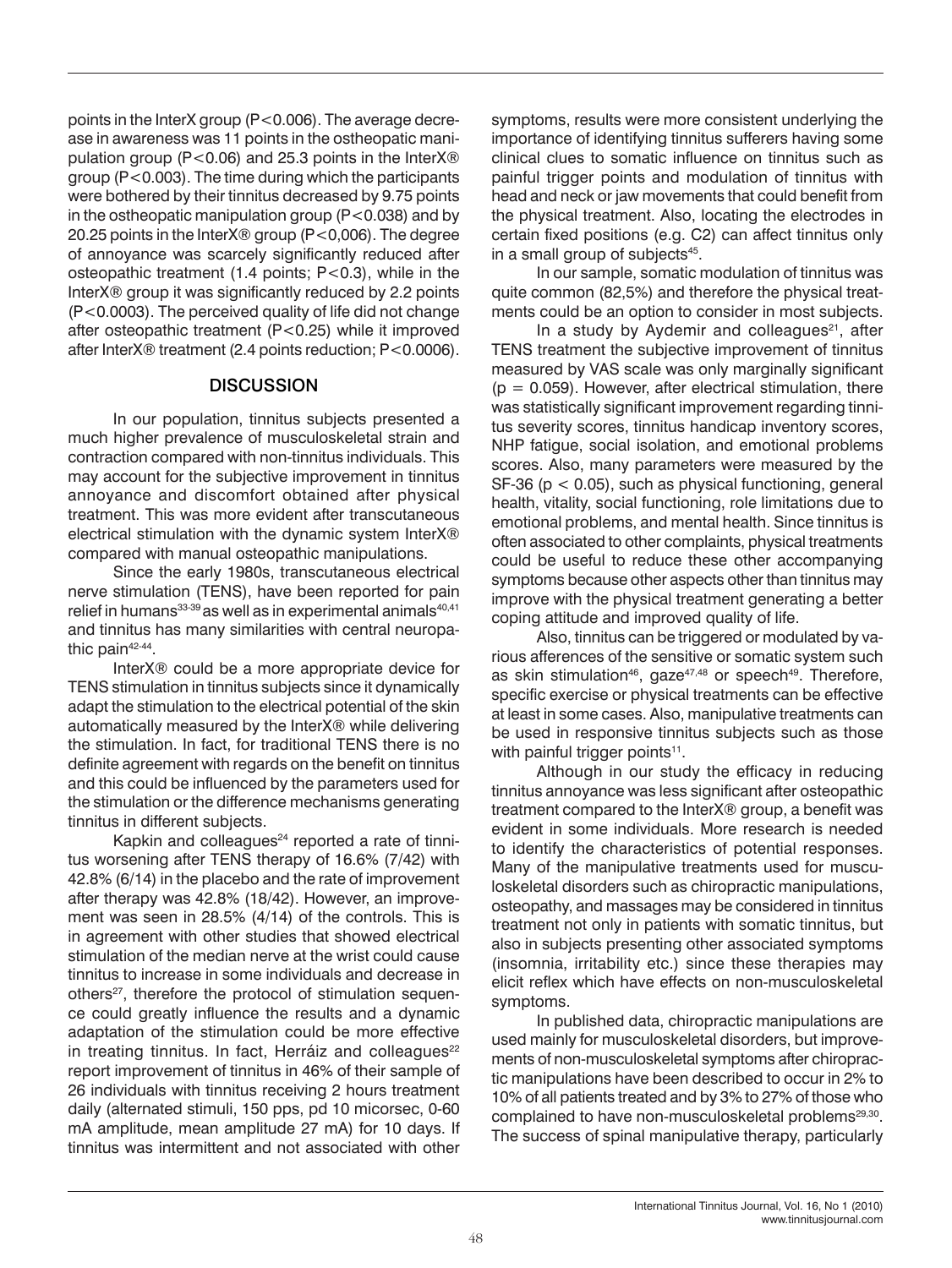of the atlanto-occipital joint, can be up to 82% of patients with dizziness (46% total relief, 36% high improvement). In contrast, only 10% of patients with tinnitus showed an improvement according to one study  $(P<0.001)^{20}$ .

 In some cases cervical problems, such as cervical degeneration or cervical instability, can present with symptoms mimicking Ménière's disease: dizziness, fluctuating hearing loss, and tinnitus<sup>18,19,31</sup>. Cervical problems in the generation of tinnitus should be taken into account, especially in the elderly with a later onset of symptoms.

The use of osteopathy could be especially useful in somatic tinnitus especially when postural asymmetry is present, but also in individuals with tinnitus that mimics chronic pain since osteopathic treatment can interfere with the mechanisms of modulation of pain<sup>50</sup>.

Osteopathic manipulative medicine is an approach to patient care that incorporates diagnostic and therapeutic strategies to address body unity issues, enhance homeostatic mechanisms, and maximize structure-function interrelationships<sup>50</sup>. Too little is known on the applications of such treatments in tinnitus, but given the prevalence of somatic modulation on tinnitus it would be important to further explore these possibilities.

# **CONCLUSIONS**

These preliminary results confirm that somatic modulation of tinnitus is a very common finding as demonstrated by other authors. Physical treatments allow improving not only muscle contraction and pain of upper back and neck somatic muscles, but they can be used to significantly reduce tinnitus annoyance. The choice of treatment may influence the rate of success and it is therefore important to evaluate different methodologies to possibly point out the most effective in different tinnitus individuals, for example dynamic transcutaneous stimulation may be more effective than the classical TENS static applications. Also duration of treatment may change its effectiveness in chronic tinnitus subjects.

Differences in postural control were found between tinnitus sufferers and controls, but further studies are needed to better understand the possible patophysiological mechanisms underlying these differences and to use the posturography analysis to identify or monitor changes in somatic tinnitus.

# ACKNOWLEDGEMENTS

This study have been funded by the Tinnitus Research Initiative (http://www.tinnitusresearch.org/) and the Ascolta e Vivi Foundation (www.aevo.org)

#### **REFERENCES**

1. Eggermont JJ. Tinnitus: neurobiological substrates. Drug Discov Today. 2005;10(19):1283-90.

- 2. Tjell C, Tenenbaum A, Rosenhall U. Auditory function in whiplashassociated disorders. Scand Audiol. 1999;28(4):203-9.
- 3. Gelb H, Gelb ML, Wagner ML. The relationship of tinnitus to craniocervical mandibular disorders. Cranio. 1997;15(2):136-43.
- 4. Sanchez TG, Guerra GC, Lorenzi MC. The influence of voluntary muscle contractions upon the onset and modulation of tinnitus. Audiol Nerootol. 2002;7:370-5.
- 5. Herráiz C, Hernández-Calvin FJ, Plaza G, Toledano A, Delos Santos G. Multi-sensory interactions in tinnitus: visual evoked potentials and somatosensory stimulation. Acta Otorrinolaringol Esp. 2002;54(5):329-36.
- 6. Levine RA, Abel M, Cheng H. CNS somatosensory-auditory interactions elicit or modulate. Exp Brain Res. 2003;153:643-8.
- 7. Abel MD, Levine RA. Muscle contractions and auditory perception in tinnitus patients and nonclinical subjects. Cranio. 2004;22(3):181- 91.
- 8. Levine RA, Nam EC, Oron Y, Melcher JR. Evidence for a tinnitus subgroup responsive to somatosensory based treatment modalities. Prog Brain Res. 2007;166:195-207.
- 9. Rowlands RG, Campbell IK, Kenyon GS. Otological and vestibular symptoms in patients with low grade (Quebec grades one and two) whiplash injury. J Laryngol Otol. 2009;123(2):182-5.
- 10. Alvarez DJ, Rockwell PG. Trigger points: Diagnosis and Management. Am Fam Physician 2002;65:653-60.
- 11. Rocha CA, Sanchez TG, De Siqueira TJT. Myofacial Trigger points: A possible Way of Modulating Tinnitus. Audiol Neurotol. 2008;13: 153-60.
- 12. Björne A. Assesment of temporomandibular and cervical spine disorders in tinnitus patients. Prog Brain Res. 2007;166:215-9.
- 13. Rubinstein B, Axcelsson A, Carlsson GE. Prevalence of signs and symptoms of cranio-mandibular disorders in tinnitus patients. J Craniomandib Disord Facial Oral Pain. 1990;4:186-92.
- 14. Pinchoff RJ, Burkard RF, Salvi RJ, Coad ML, Lockwood AH. Modulation of tinnitus. Am J Otol. 1998;19(6):785-9.
- 15. Shore SE. Multisensory integration in the dorsal cochlear nucleus: unit responses to acoustic and trigeminal ganglion stimulation. Eur J Neurosci. 2005;21(12):3334-48.
- 16. Shore SE, Zhou J, Koehler S. Neural mechanisms underlying somatic tinnitus. Prog Brain Res. 2007;166:107-23.
- 17. Shore SE, Koehler S, Oldakowski M, Hughes LF, Syed S. Dorsal cochlear nucleus responses to somatosensory stimulation are enhanced after noise-induced hearing loss. Eur J Neurosci. 2008;27(1):155-68.
- 18. Biesinger E. Diagnosis and therapy of vertebrogenic vertigo. Laryngol Rhinol Otol (Stuttg). 1987;66(1):32-6.
- 19. Kessinger RC, Boneva DV. Vertigo, Tinnitus, and Hearing Loss in the Geriatric Patient. J Manipul Physiol Ther. 2000;23(5):352-262.
- 20. Hülse M, Hölzl M. The efficiency of spinal manipulation in otorhinolaryngology. A retrospective long-term study. HNO. 2004;52(3):2 27-34.
- 21. Aydemir G, Tezer MS, Borman P, Bodur H, Unal A. Treatment of tinnitus with transcutaneous electrical nerve stimulation improves patients' quality of life. J Laryngol Otol. 2006;120(6):442-5.
- 22. Herráiz C, Toledano A, Diges I. Trans-electrical nerve stimulation (TENS) for somatic tinnitus. Prog Brain Res. 2007;166:389-94.
- 23. Sanchez TG, Da Silva-Lima A, Brandão AL, Lorenzi MC, Bento RF. Somatic modulation of tinnitus: test reliability and results after repetitive muscle contraction training. Ann Otol Rhinol Laryngol. 2007;116(1):30-5.
- 24. Kapkin O, Satar B, Yetiser S. Transcutaneous electrical stimulation of subjective tinnitus. A placebo-controlled, randomized and comparative analysis. ORL J Otorhinolaryngol Relat. Spec. 2008;70(3):156-61.
- 25. Chesterton LS, Barlas P, Foster NE, Lundeberg T, Wright CC, Baxter GD. Sensory stimulation (TENS): effects of parameter manipulation on mechanical pain thresholds in healthy human subjects. Pain. 2002;99(1-2):253-62.